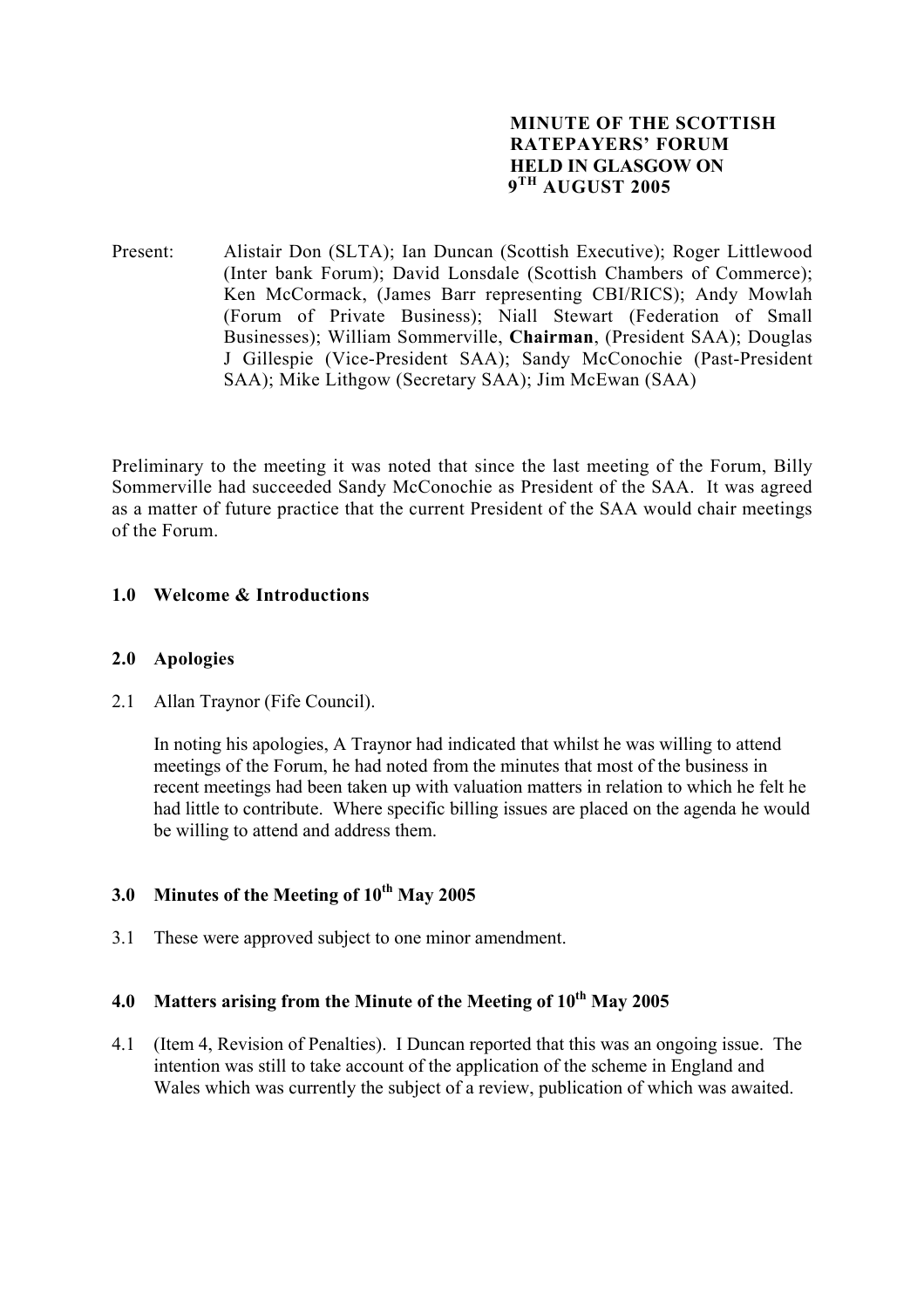In response to the question, had the revised arrangements worked in England and Wales, R Littlewood commented that had the new arrangements not been in place there could well have been a drop in the information received by the VOA but that overall it had not been successful as had been anticipated.

W Sommerville made reference to comments made by David Tretton at a recent Joint Harmonisation meeting where he had acknowledged that there had been "teething problems" with the new arrangements.

4.2 (Item 4, Annual Returns of Public House Questionnaires). A Don reported that his members had agreed in principle to Assessors issuing turnover questionnaires annually and that the best time for the issue of the questionnaires on balance was March. W Sommerville had recommended to Assessors that this course should be followed across Scotland.

 Given the impending implementation of the nationwide no-smoking ban next March and the potential for material change of circumstance appeals, there was some debate as to whether March was in fact the best time for the issue of turnover questionnaires. It was pointed out that the general issue of annual returns was not related to the nosmoking issue and it was agreed that the preference for issuing the annual returns in March should stand. Any licensees contemplating a material change of circumstance appeal as a result of the no-smoking ban would require to bring forward detailed evidence to substantiate their case.

 In response to a query from A McConochie, A Don advised that his Association covered all of Scotland, with the exception of Aberdeen and some parts of the Grampian area which was covered by a separate Association known as the Excise Licence Holders Association.

- 4.3 (Item 4, Invitations to CIA and SWA). M Lithgow advised that he had sent copies of the agenda and previous minutes to representatives of both the Chemical Industries Association and the Scotch Whisky Association.
- 4.4 (Item 4, Billing Issues) R Littlewood undertook to circulate (when it is published) a copy of a report sponsored by the IRRV which had been submitted to the ODPM and which reveals that some 80% of rates demands issued contain technical errors. These relate mainly to cases where backdated rates demands are included on the same bill. A McConochie suggested that problem did not exist in Scotland (at least to the same degree), possibly because the Collection Regulations in Scotland differed from those south of the border.

# **5/6.0 Revaluation – General Comments following the Issue of Valuation Notices Indications of level of appeal**

5/6.1 These two agenda items were taken together.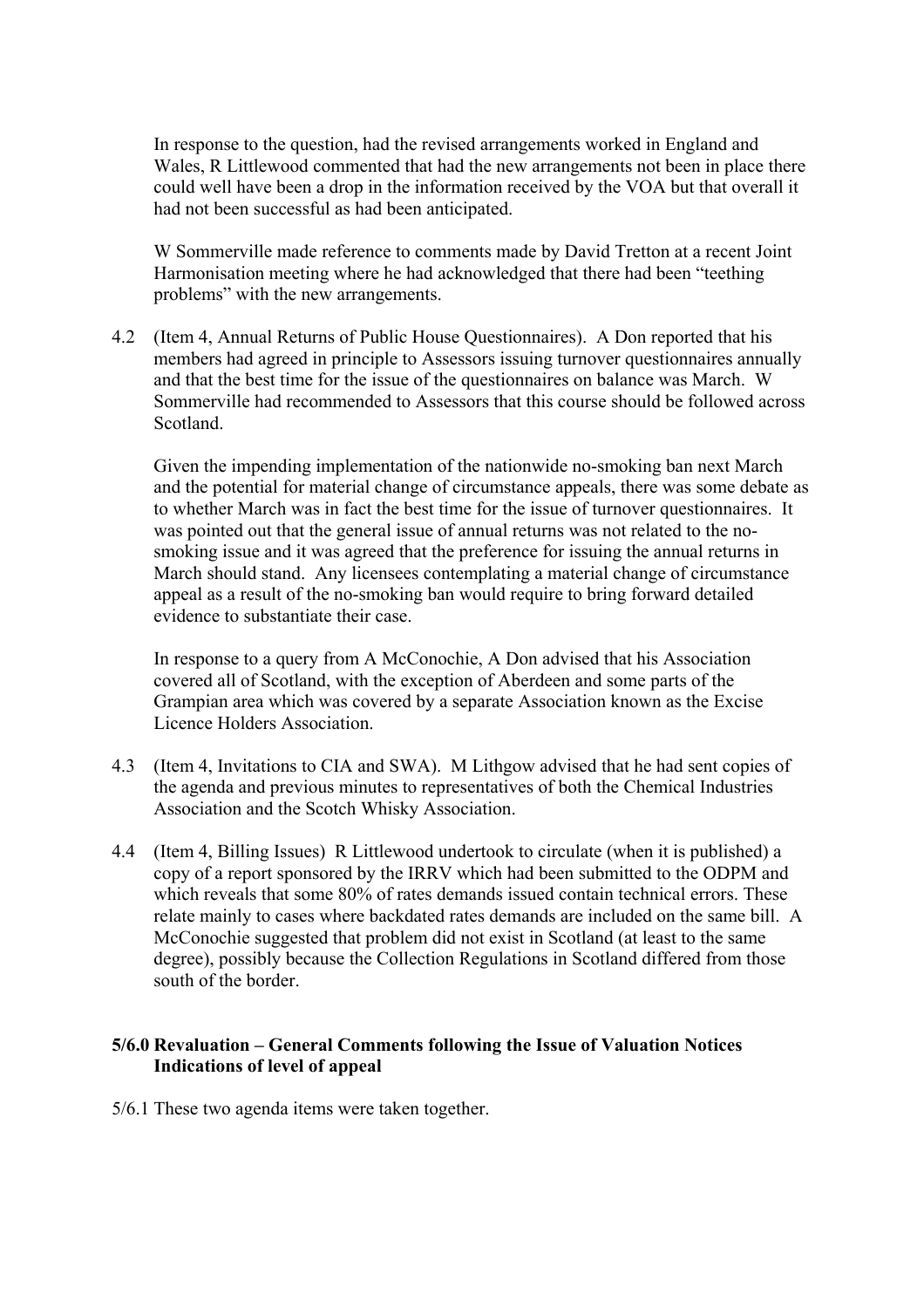- 5/6.2 The indications at this stage were that the appeal level was significantly lower than for the same period following the 2000 Revaluation. It was also anticipated that the final level of appeals following the last date for appeal would be significantly lower than for the 2000 Revaluation. A number of factors had contributed to this situation including: generally low levels of increase (outwith city centres) combined with the rates relief schemes including Small Business Relief and Rural Relief which had resulted in insignificant changes to rates payable; it was also suggested that possibly the increased transparency surrounding the process resulting from the SAA Portal development may have been a factor.
- 5/6.3 A persistent area of concern has been the alleged inconsistencies in the charging of water rates. Despite these concerns having been raised with Scottish Water by various parties, anecdotally there have been many instances of ratepayers having been issued with incorrect water charges. It was agreed that an invitation should be extended to Scottish Water to send a representative to attend at the next meeting of the Forum so that these concerns can be expressed directly.
- 5/6.4 Amongst larger ratepayers a major concern is the difference in the rate poundage north and south of the border.

## **7.0 Progress on Discussions with Rating Agents**

7.1 The general view expressed by Assessors present was that the process had not progressed as far at this juncture as had originally been anticipated although there was recognition that the original level of expectation had perhaps been over optimistic.

A number of factors had combined to constrain progress including agents not yet being instructed and the workload over the summer months associated with lodging appeals with Assessors. K McCormack expressed willingness to continue with the process and was hopeful that the period from October to December could be used to make significant progress.

- 7.2 J McEwan reported that two meetings  $(9<sup>th</sup>$  June and  $3<sup>rd</sup>$  August) had taken place involving parties representing the retail sector. Although no substantial progress had been made a table of subjects with private surveyor contact details had been produced. J McEwan had recommended that Assessors' staff initiate contact with the ratepayers' representatives. The subjects concerned related mainly to the principal locations in the cities.
- 7.3 J McEwan reported that some progress had been made with discussions in relation to supermarkets and retail warehouses with some agreements having been reached on the former. Meetings had been arranged to discuss Department Stores, Retail Warehouses, Hotels and Public Houses.
- 7.4 A McConochie advised that in Grampian some progress had been made in relation to offices and university properties but that no significant progress had been made on retail subjects.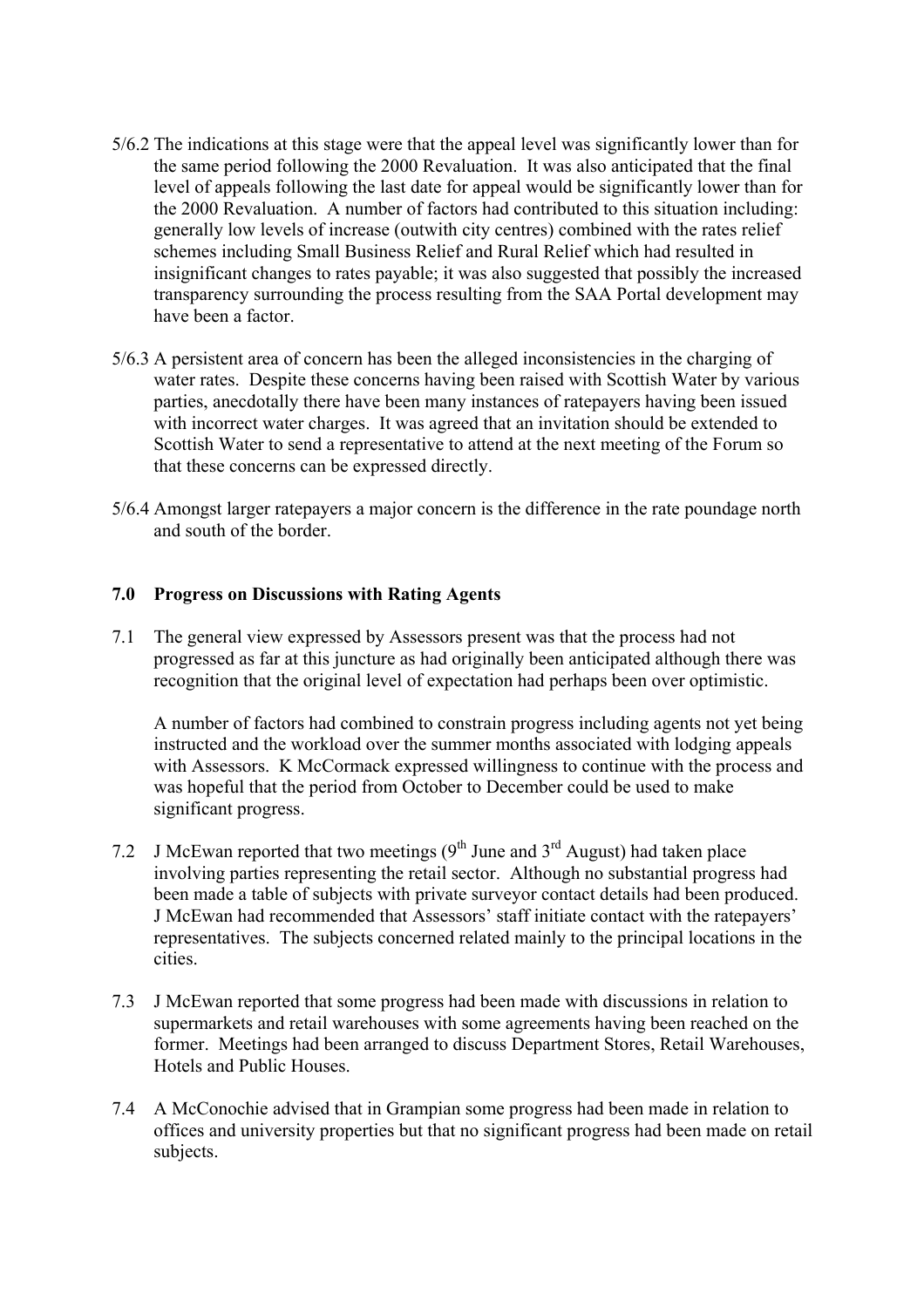- 7.5 K McCormack advised that he had been involved in additional meetings with Assessors' staff.
- 7.6 E-mail Appeals

The numbers of e-mail appeals thus far received by Assessors had been very limited. K McCormack advised however that James Barr and certain other agents intended to submit appeals by e-mail.

In noting that the terms of the legislation currently state that appeals should be lodged 'in writing', I Duncan advised he had referred this issue to Scottish Executive solicitors with a view at some point in the future reviewing the legislation so that it expressly allows for appeals to be lodged electronically. Assessors have agreed that they will accept e-mail appeals but that the risk is with the party lodging the appeal if it does not arrive with the Assessor.

 W Sommerville stressed the need to submit appeals in good time before the last date for lodging (30<sup>th</sup> September 2005) to allow time for acknowledgements to be issued and final checking to be carried out.

#### **8.0 Timetable for Disposal of Appeals**

8.1 It was agreed that detailed discussions would take place in relation to the timetable for disposal of appeals which would take account of the overall appeal level, the availability of agents and the wishes of ratepayers to have their cases dealt with as soon as possible. It was noted that historically the disposal pattern has involved dealing with retail properties first followed by offices and then industrials.

#### **9.0 SAA Portal – General Update**

#### 9.1 General

 By way of a general update, W Sommerville advised that work on the next phase of the development was underway, that the minutes of the Scottish Ratepayers Forum were now being posted on the Portal and that feedback from users continued to be very positive.

R Littlewood asked when the results of the evaluation of the recent improvements to search facilities would become known. A McConochie advised that this still had to come before that Assessors Committee.

### 9.2 2004 Valuations

 Feedback was sought on when was the best time to remove the 2004 valuations which, since they were frozen as at March 2004 and not being kept up-to-date, would become increasingly less useful as time goes on. September had been suggested as a possible date for removal but a later date was not seen as a problem.